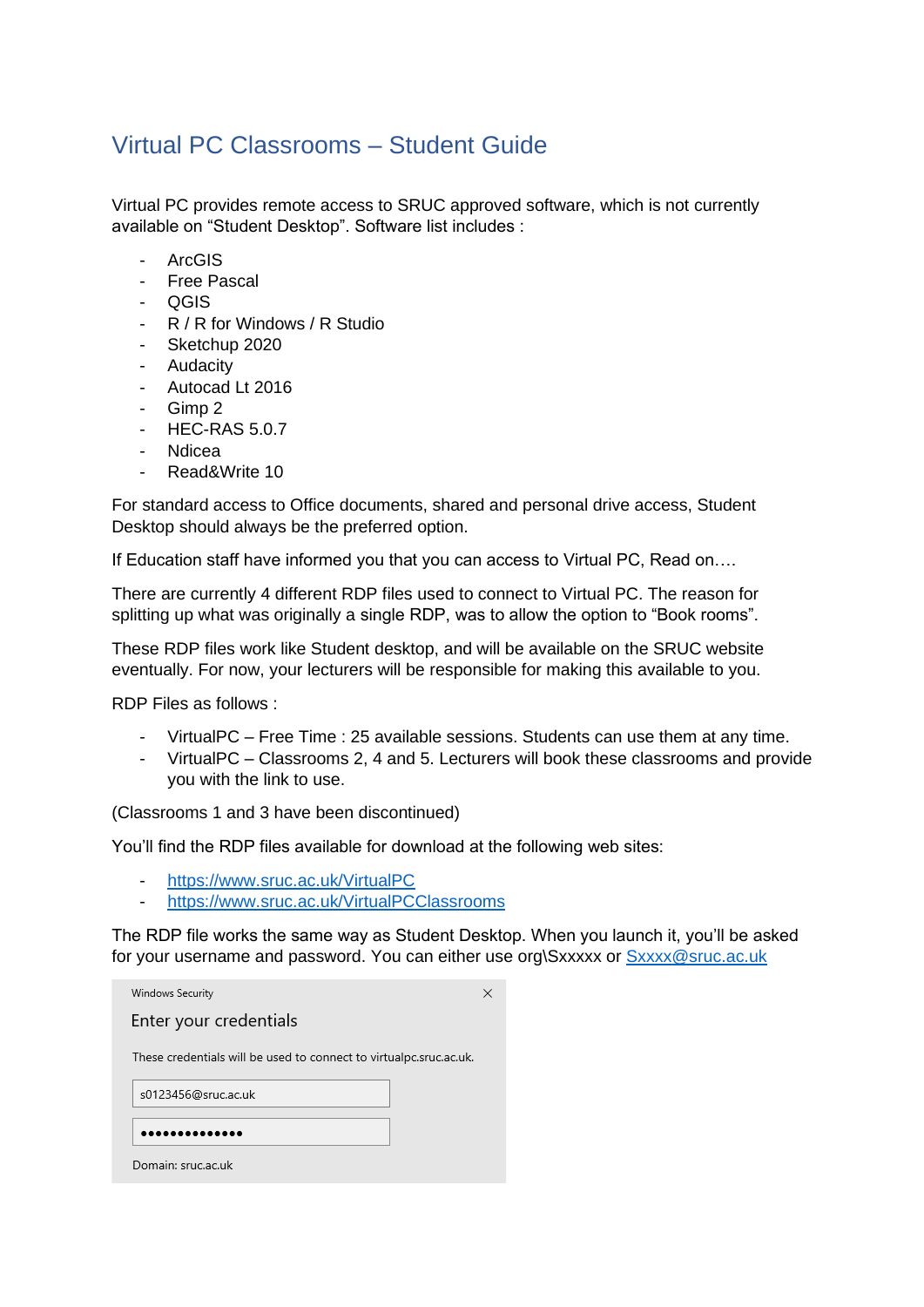You will only be able to log in if your lecturer has setup your access.

When you get logged in, you'll see what appears to be a Windows 10 computer. This should have the look and feel of a standard student PC on campus.

You will have all your drive mapping and software that you need.

If you are connecting from a windows machine, you should also see your local drives mapped back to your PC, in case you want to transfer files locally.



You can sign out of VirtualPC using the icon on the desktop:



## **Important things to remember about Virtual PC :**

- **Do not save files anywhere except on shared drives (G:), or personal drives (H: or Onedrive). If you save files anywhere else (like on the desktop) and then log out, your files will be lost.**
- **Log out of a classroom PC as soon as possible after the class has finished. Other students may be waiting to log on.**
- **If you are idle on VirtualPC (not touching mouse or keyboard) for 60 mins, you will be disconnected from your session.**
- **The VirtualPC system is updated on Sunday evening. Please do no use the system after 10pm on Sundays. You may be automatically logged out and could lose any unsaved work.**
- **VirtualPC - Free time can be used anytime outside of booked classroom time.**

Your lecturer will send you meeting invites via email to any Virtual PC Class. The invite may include a link to Microsoft Teams (which will give you access to audio and video communication with the lecturer) as well as either the Classroom RDP or a link to download it.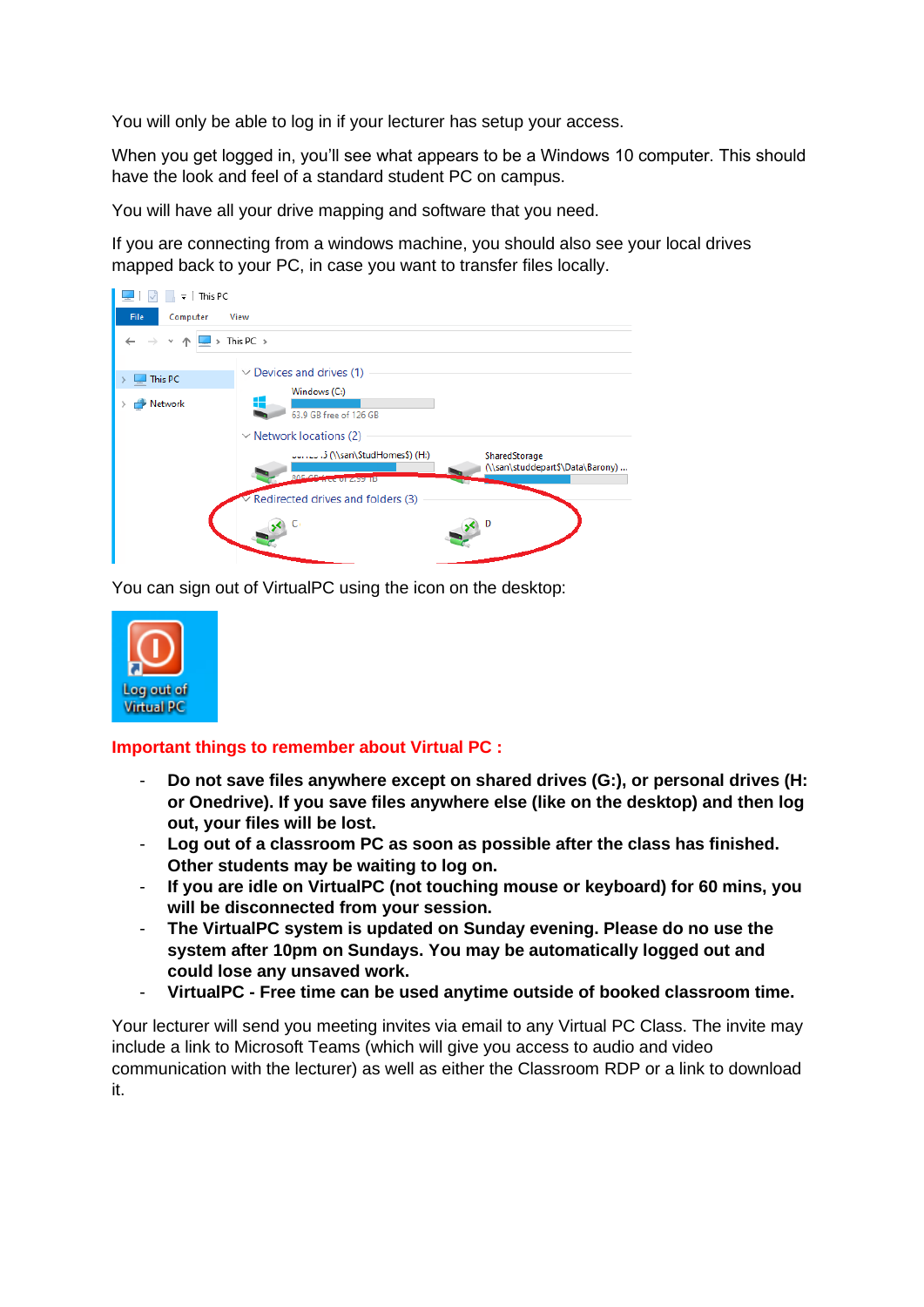| $(\vee)$  | Inbox $\star$                                                                                   | Filter $\vee$                 | a                              | <b>Virtual PC Test Meet</b>                                                                                                                                                                                                                       |
|-----------|-------------------------------------------------------------------------------------------------|-------------------------------|--------------------------------|---------------------------------------------------------------------------------------------------------------------------------------------------------------------------------------------------------------------------------------------------|
| $\bigcap$ | <b>Eric Duncan</b><br><b>Virtual PC Test Meet</b><br>Wed 9/23 3:00 PM - 3:30 PM<br>No conflicts | 白 O<br>2:38 PM<br><b>RSVP</b> | $\odot$<br>0<br>ρ <sup>8</sup> | Wed 9/23/2020 3:00 PM - 3:30 PM No conflicts<br>VirtualPC Classroom 1 (20); Teams meeting<br>Eric Duncan invited you Didn't respond 1<br>Messages<br><b>Meeting Details</b>                                                                       |
|           |                                                                                                 |                               | 0<br>≘                         | Virtual PC - Classroom 1.rdp<br>5 KB<br>Using Classroom 1 today. RDP File attached<br>The link to the Teams meeting can be found below.<br>Regards,<br>Teacher<br><b>Join Microsoft Teams Meeting</b><br>Learn more about Teams   Meeting options |

In this example, there is a link to "Join Microsoft Teams Meeting" as well as an attached RDP file which you can download to your local machine. If you have previously downloaded the RDP file, you can use it without having to download again. Just make sure you are accessing the right classroom.

## Chromebook Virtual PC setup

First thing, go to Play Store and download Microsoft Remote Desktop app.

The first thing you need to do is launch "RD Client" from the Start menu, and "Accept" the terms and conditions. (If you don't do this first, it will cause an issue when you try and launch Virtual PC)

| <b>Remote Desktop</b>                                               |
|---------------------------------------------------------------------|
|                                                                     |
|                                                                     |
|                                                                     |
| Use of this app requires acceptance of the following agreements.    |
| <b>License terms</b>                                                |
| Privacy statement                                                   |
| I have read and agree to be bound by the terms of these agreements. |
| Accept                                                              |

Next, open a browser, go to<https://www.sruc.ac.uk/VirtualPC> and download the RDP file.

There is a "Files" icon in your Start menu. Select that, and look in "Downloads". You should see the VirtualPC.rdp file.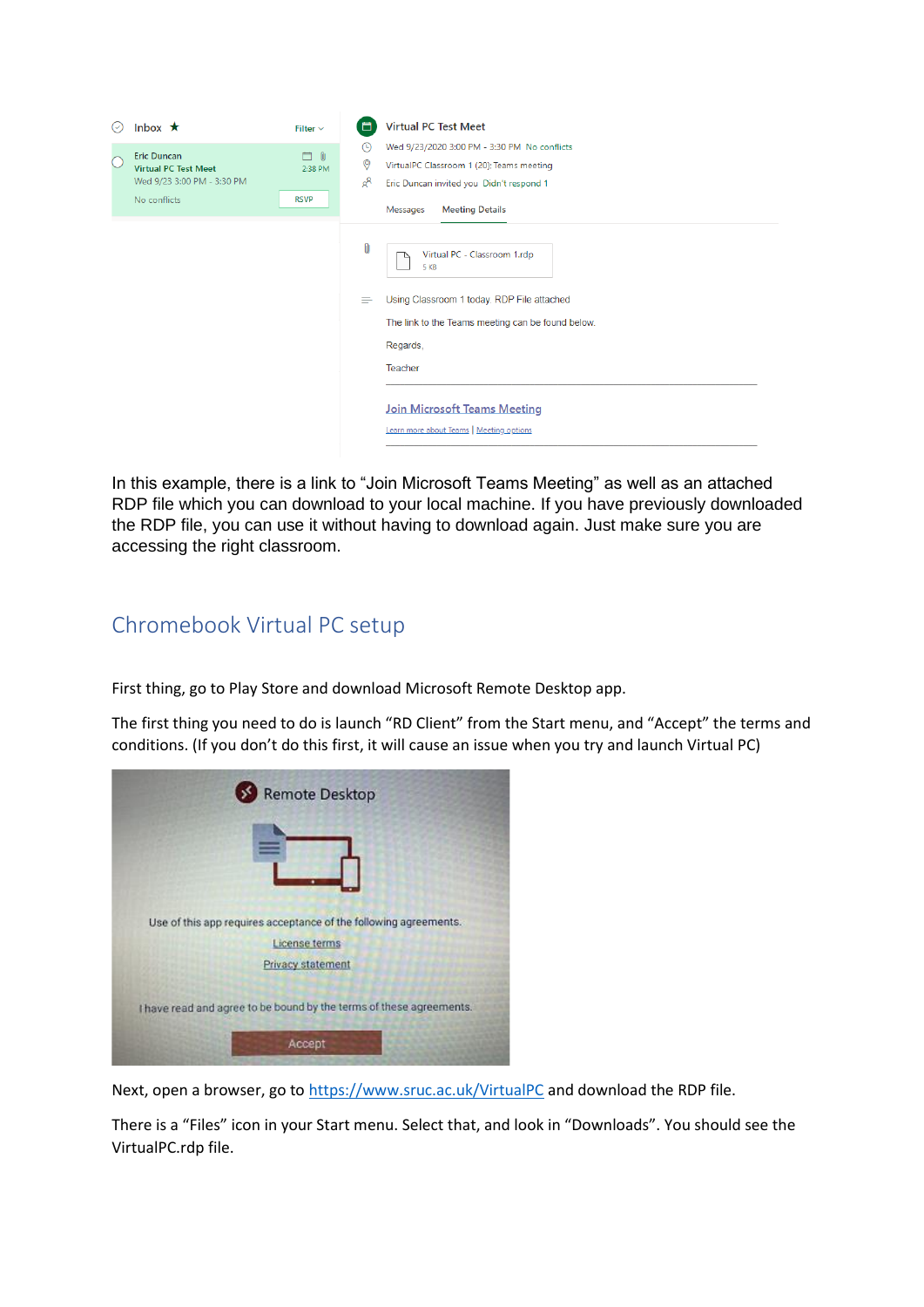

When you double click this file, it should launch within RD Client (assuming you have previously run the client and clicked "Accept)



You will be prompted for your login details twice in a row.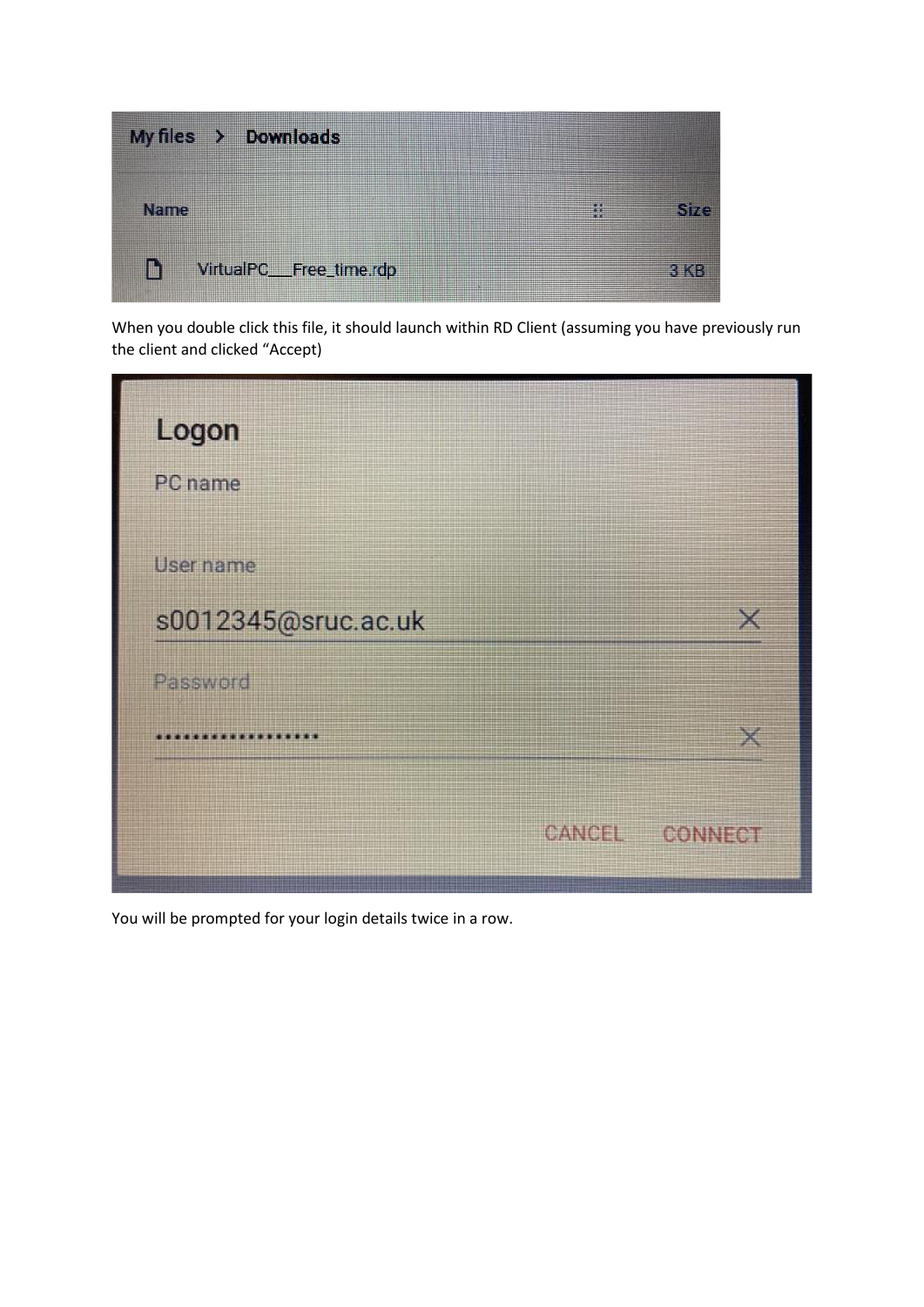

Check the box "Never ask again" and click "Connect"

You'll then be logged into Student Desktop.



In order for the Student Desktop connection file to be saved in RD Client, it's important that you log out properly. If you don't, you'll need to follow these steps again.

To properly log out of Virtual PC, use the icon on the desktop.